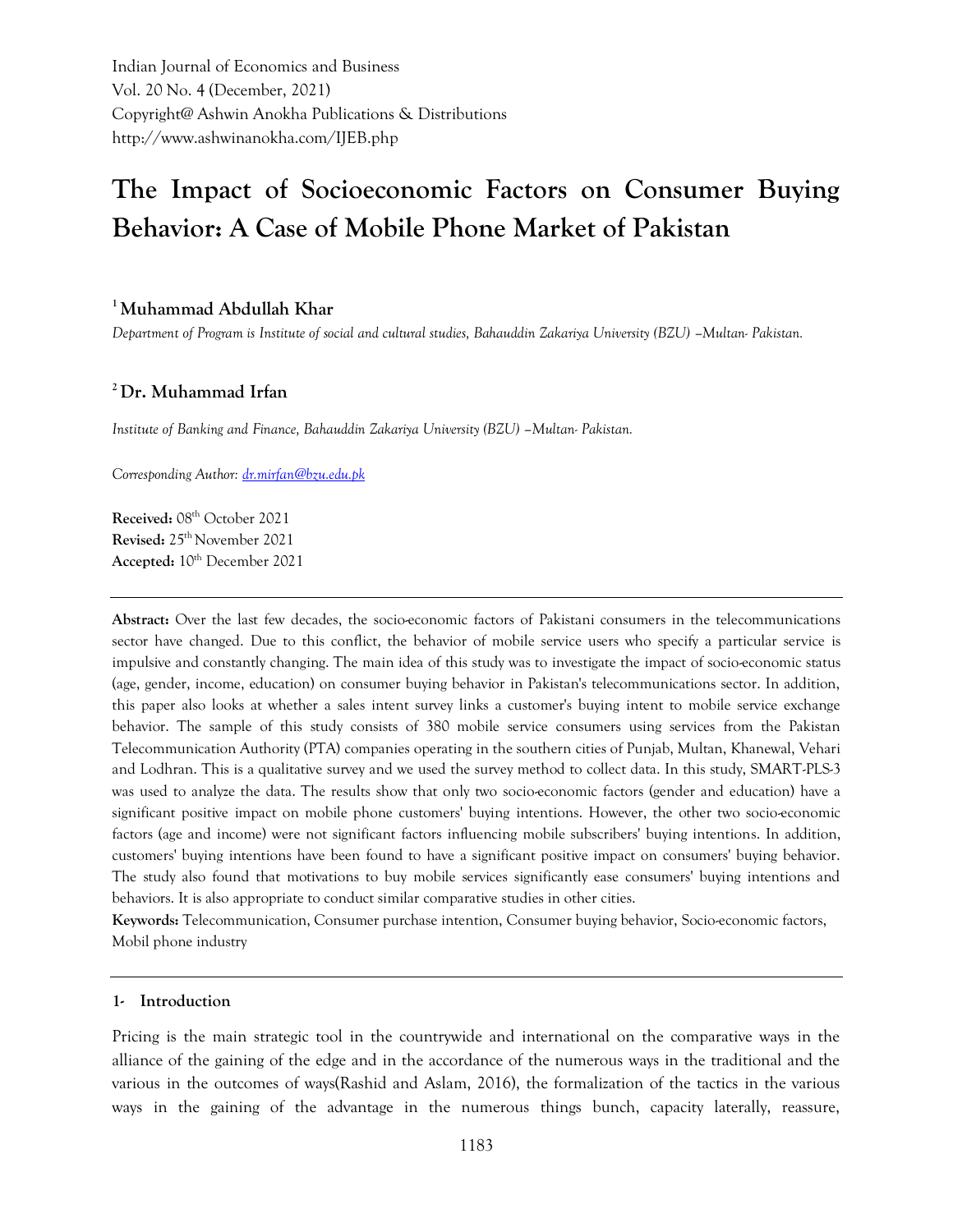unceremonious (Yen and Tang, 2019), It will be trustworthy with the position that universally neighborhood has an implausible combination on the other hand at the same instance they are parallel, solemn and antagonist to one an additional. The pattern in the fabrication sector is altering because of pioneering cataclysm and as necessities are the whole thought of regulars is disappearing off target from its expected illustration**.**

The Patten of the lifestyles and the humanization of the things re correlated in the needs and the accommodation of the ways in the wants of the things in the ordinary and special ways. There is partiality and their requirements are made to accommodate their needs and needs. The buying behaviours of the things that are in the traditional and the other ways are on the interdependent of things in the buying of the behaviour. The substance and regulation grow to be patron-driven, restrained, accommodating, trusty and steady and this develops into authentic following psychotherapist and party worker have pore over purchaser approach the greater part and, in the goal, and the accordance of the things. The markets of the things are on the gender basis also to clarify benefactor demeanor (Arenas-gaitán, Sanz-Altamira, and Ramirez-Correa, 2019). The consumer buying behaviours are influenced by various diversified factors including social, cultural, economic, and personal factors (Ramya and Ali, (2016). The attributes of the various things are in the contradiction of the assortment of the characteristic of the things on acquiring perform of an authoritative bargain hunter. The dynamic things are on the contemporary on the attributes on the collision the person in what he is and the customer in his energetic cycle propensity, import demeanor. The buying behaviours of the things are relying based on the assorted paradigm on the occasional things in the various on the alternatives of the abilities on the compliance of the things.

Due to the globalization of in a recent couple of years, the consumer buying behaviour changes based on the various things in the last things on the various pandemic's situation. The tactics, tools and procedures in the buying of things are affected in the recent pandemics in the pre and post situation. The review consequence shows coherent fickleness amid various earlier research and in various settings. COVID-19 embrace twisted a circumstance where all and sundry requisite to vocation from lodging and bargain hunter have exceptionally not enough mobile or in sequence service supplier alternative. Mobile technology is one of the rapidly growing on the buying intention and directly affecting on the traditional things.

## **2. Literature review**

Customer retention and in accordance with the things in the gaining of the competitive sustainability eventually. The various things are in the general contextual of the numerous of the things in the building of the behavioural of the examination of the things overall. Following the relevance of the things in the relevance of the achieving of the things. There are a lot of other things in the relevance of the vigorous in the investigating and achieving of the things in the people of the regarding of the impact on the textual of the ways in the rigour. Consumer buying behaviour is considered as a new concept encompasses the beahviour of consumer in different settings. It depends on many factors including intellectual and behavioural factors (Engel et al, 1990; Schiffman & Kanuk (2006). Consumer sees products from various perspectives including administrative, substantiality, condition, and advancements (Mc Daniel, 2003). On the other hand, motivation plays an important role in defining the customer attitude. They analyze the impeding and compelling things while taking decision of doing shopping (Berkman and Gilson (1986). The buying capacity is on them depending on the variety of the things in the replacing on the digitalization of the ways in the things.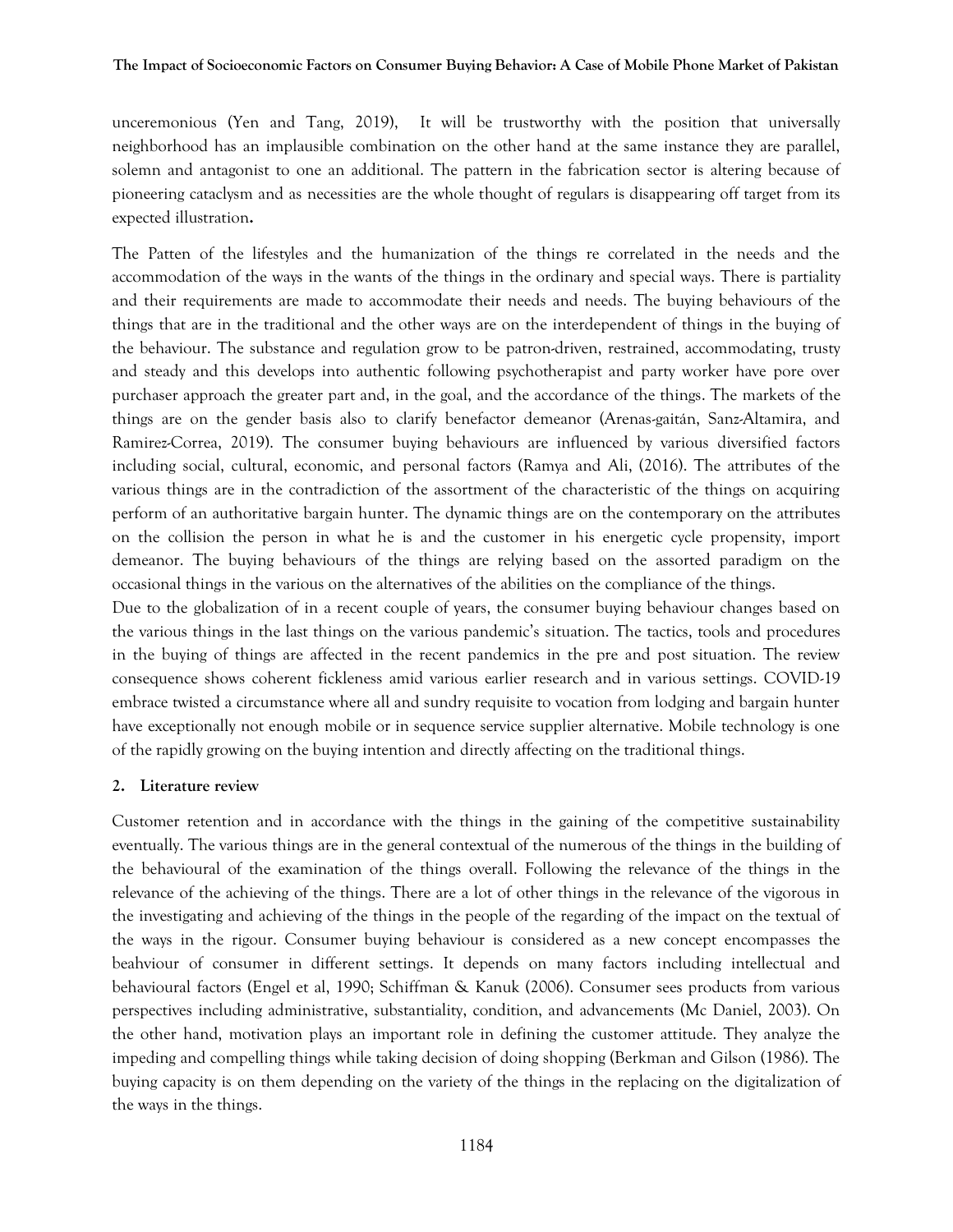Buyers conduct is different for individual comparing to groups, family to family and across different martial and social status (Mirzaei & Ruzdar, (2011). The various components in the ways are based on the conduct of things in the factors. The buying behaviour is depending based on the customers and in the compliance of the things. Consumer conduct is better explained by their activities of acquiring the product and pre and post buy analysis (Peer and Olson, 1999). The company can assess the behaviour of the customers keeping in view the various factors like knowing their customers, what is their shopping basket, what are the reasons for their shopping, their ways to shop, for who they are buying and when and where they are buying (Khajeh Nasiri, 2008; Sethi, (2018). The information system is one of the crucial elements in the rapid growth in the variation in the depending on the things in the distortion of the fulfilling of the on the varying of the persons. The essential thing in the importance of the rewarding of the possessions is the elasticity of the natives a quantity of these requirements is primary and must be pleased by all and sundry globally, while are convention and contrast be sure of the community. The things in the existing of the products and the things in the accordance of the market in the buying and selling of the things. The consumer behaviour is on the main things in fundamental on the buying and selling of the things in the achieving of the goods and the services in the relevance. The organization views the products and services for the buying and selling potentials. Walters (1974: 7) the customer view the product from the view point of potential benefits gained (Mowen (1993: 6).

The customer satisfaction is priority for the companies to achieve. Various cultural factor affects the customer purchase intension. (Ismagilova et al., 2019; Wang & Yu, 2012). The antecedent of purchase intention has been thoroughly researched globally to enhance selling. among the crucial things are on the ways of the impact on the customers to use mobile (Zhou, Thøgersen, Ruan, & Huang, (2013). The role the gender on the buying of the things is related on the purchasing of the intention of the use of the things the role of the male is on the butting are more in the contraction to the females. Both antecedents have a stronger impact on intentions among consumers with strong self-transcendence values than among consumers with weak ones. This assessment is situated on essentially considerate those variables that manipulate a portable backing client's buyer buy ambition (Randiwela & Widanachchi, 2012). This study is supported by the social exchange theory that is on the elements of the traditional and other things in the numerous factors on the buying and selling of the things. The factors that are typically different on the variation of the things on the intentions to use the articulations on the achieving and the emotional things in the purchasing and the things in the simulation of the practices on the digitalization on the purchasing on the practices. The role of the emotional factors in the practice on the various analysis in the elements in the factor's analyst have notable various deliberation process that may trigger buy practices. In addition, Randiwela and Widanachchi, (2012). The social-economic factors are the education of the conduct on the indication on the shopping on the characteristics in the various of the proportion of the things (Ramya and Ali, (2016).

The role of the economic factors on the of the unemployment in the key role in the affecting on the income and in the education. The role of income and education plays a vital role in decision making. It is different for rich and poor people (Krasko, (2014). Agyeman (2013) defined other factors making the consumer mind about buying cellphone, he identified the factors like residential areas, the social class, sexual characteristics, and sub social machinery. However, the role of the demographic factors is a significant effect on the involvement of the purchase intention (Slama and Tashchian, (1985),. Based on the above literature review the following conceptual framework is proposed: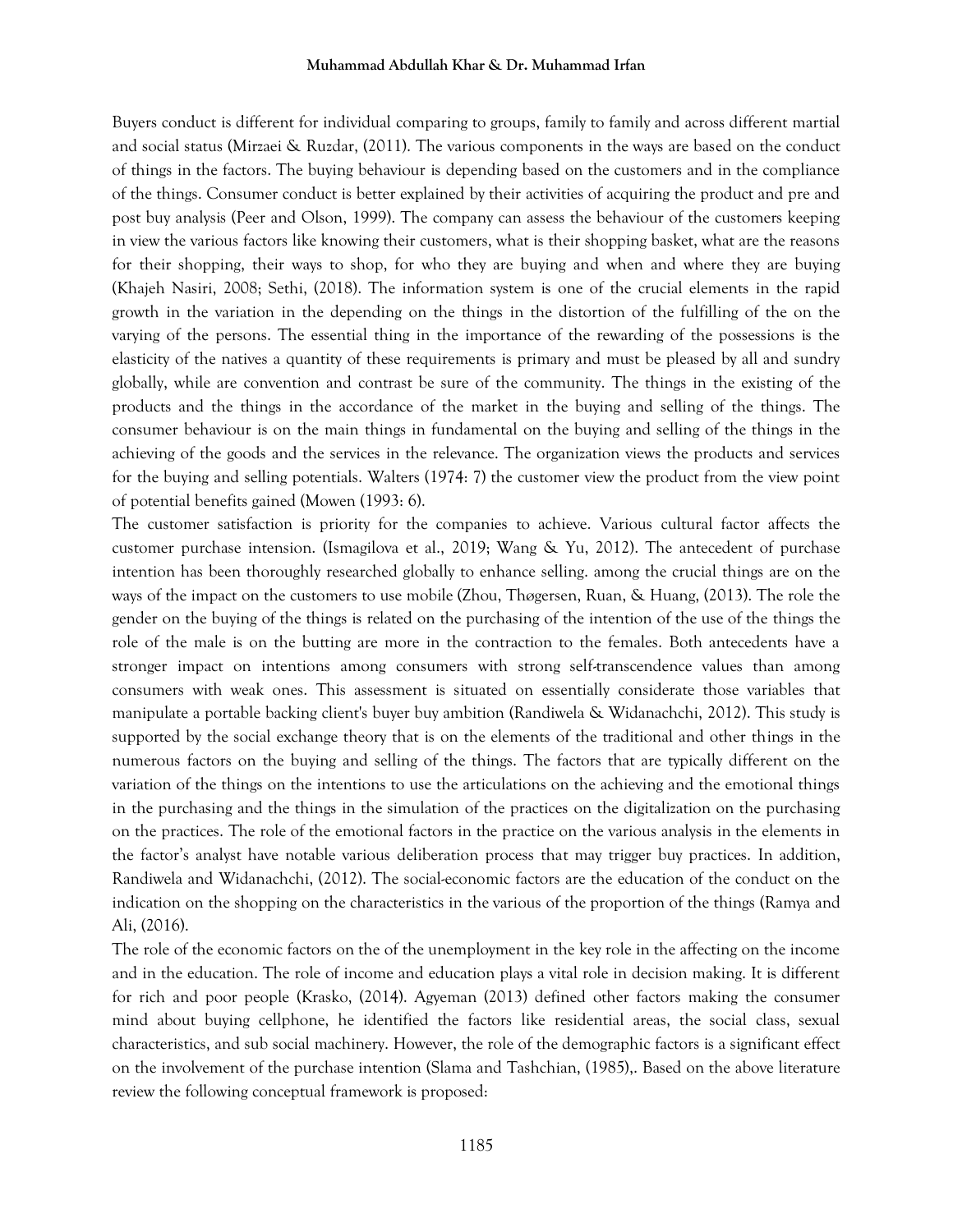# **2.1 Conceptual framework**



*Figure1:* Conceptual Framework

- H1: There is a significant relationship between the ages of mobile service users and their purchase intention.
- H2: There is a significant relationship between the education of mobile service users and customers' purchase intention.
- H3: There is a significant relationship between the gender of mobile service users and customers' purchase intention.
- H4: There is a significant relationship between the income of mobile service users and customers' purchase intention.
- H5: There is a significant relationship between customers' purchase intention of mobile service users and consumer buying behaviour.
- H6: Service buying motives of mobile service users moderates between customers' purchase intention and consumer buying behaviour.

# **3. Methodology**

This study is based on the cross-sectional and the data was collected in just one time. It is based on a noncontrived environment and populations includes the users of the mobiles in southern Punjab and particularly in the region of Multan division. The study used a simple random sampling of consumers.

The instruments used to measure consumer buying behaviour was adapted from Paço, Alves, Shiel, & Filho, (2014) used 10 items such as "I construct each endeavour to procure mobile services made from local mobile service providers."; "I buy mobile services mostly from the shop/outlets where we fritter fewer instant on my transaction." and "I buy mobile services habitually from the shop which offers regular sales promotion." Moreover, the 15 items for Customers' purchase intention were adapted from Akhtar, Z. (2012) And Ling et al. (2010) such as "I intend to buy a digital camera in near future" and I for eternity search for in sequence sooner than manufacture a acquire pronouncement. Furthermore, service buying motives 11 items were adapted from (Asamoah, 2012) such as "I am motivated to buy mobile service if the service provider is closest to me" and "I buy mobile service packages mostly from the shop which sells updated packages. On the other hand, the socio-economic items such as income, education and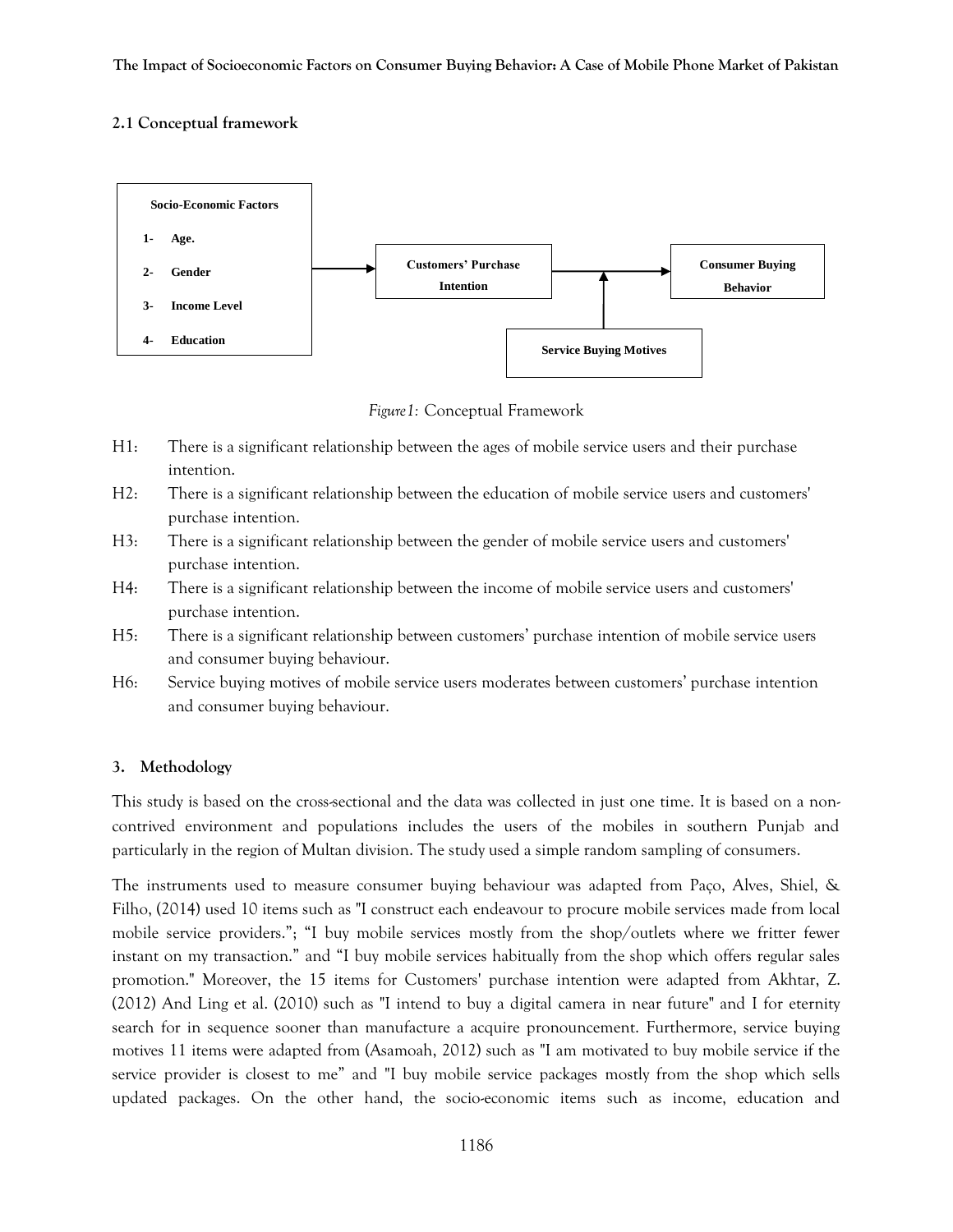employment status were adopted from Hamm et al. (2011). The sample was from the division of the Multan the three main cities were included as district of the lodhran, Vehari and the other main Multan region. Both the self-administered and the personal visits were paid to collect the date and the responses were saved. There were three hundred respondents in the study and 266 responses were collected from them. Data were screen out and then were analyzed using the Smart PLS-SEM techniques.

## **4. Results**

The data were analyzed using Smart pls software by using structured equation modeling (SEM) algorithm. Its analysis the whole model in one instance. First the measurement model was assessed, and then structural model was run to find the associations between the latent variables.

| Variable                  | Frequency | Per cent |  |  |  |  |  |  |
|---------------------------|-----------|----------|--|--|--|--|--|--|
| Ages (Years)              |           |          |  |  |  |  |  |  |
| Under twenty              | 52        | 19.5     |  |  |  |  |  |  |
| 21 to 30                  | 90        | 33.8     |  |  |  |  |  |  |
| 31 to 40                  | 94        | 35.3     |  |  |  |  |  |  |
| 41 to 50                  | 30        | 11.3     |  |  |  |  |  |  |
| Gender                    |           |          |  |  |  |  |  |  |
| Male                      | 159       | 59.8     |  |  |  |  |  |  |
| Female                    | 107       | 40.2     |  |  |  |  |  |  |
| Race                      |           |          |  |  |  |  |  |  |
| Saraiki                   | 150       | 56.4     |  |  |  |  |  |  |
| Punjabi                   | 89        | 33.5     |  |  |  |  |  |  |
| Balochi                   | 22        | 8.3      |  |  |  |  |  |  |
| Others                    | 5         | 1.9      |  |  |  |  |  |  |
| <b>Income</b> (PKR/month) |           |          |  |  |  |  |  |  |
| 10000 to 25000            | 42        | 15.8     |  |  |  |  |  |  |
| 25001 to 35000            | 88        | 33.1     |  |  |  |  |  |  |
| 35001 to 45000            | 109       | 41       |  |  |  |  |  |  |
| 45001 to 50000            | 27        | 10.1     |  |  |  |  |  |  |
| Education                 |           |          |  |  |  |  |  |  |
| Intermediate              | 31        | 11.7     |  |  |  |  |  |  |
| Undergraduate             | 38        | 14.3     |  |  |  |  |  |  |
| Graduate                  | 106       | 39.8     |  |  |  |  |  |  |
| Postgraduate              | 91        | 34.2     |  |  |  |  |  |  |
| <b>Employment Status</b>  |           |          |  |  |  |  |  |  |
| Employed                  | 161       | 60.5     |  |  |  |  |  |  |
| Unemployed / Jobless      | 42        | 15.8     |  |  |  |  |  |  |
| Own Business              | 63        | 23.7     |  |  |  |  |  |  |
| Total                     | 266       | 100      |  |  |  |  |  |  |

# **Table1: Demographic profile of respondents**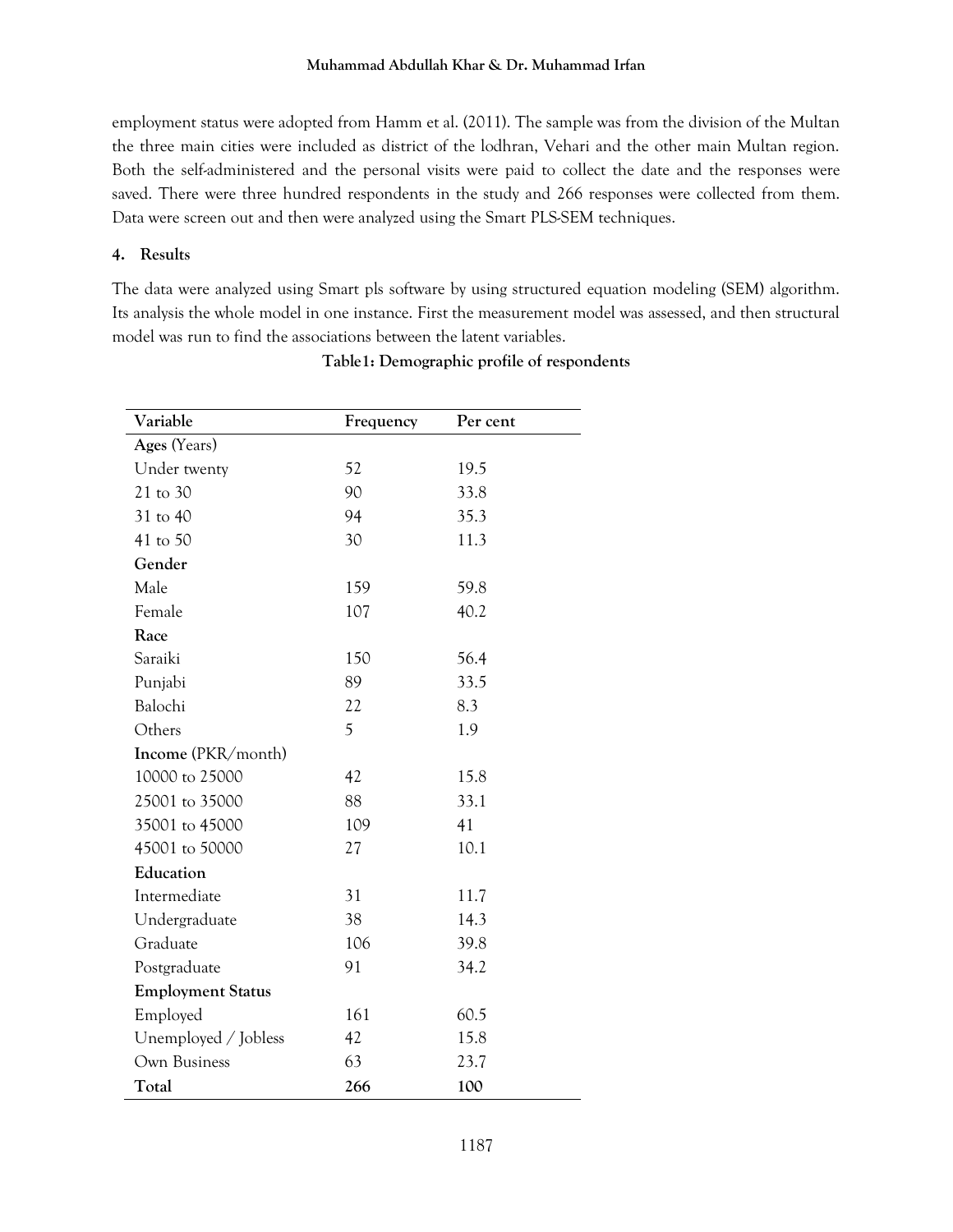#### **The Impact of Socioeconomic Factors on Consumer Buying Behavior: A Case of Mobile Phone Market of Pakistan**

Demographic data shows that 52 (19.5%) of the 266 respondents were under the age of 20, 90 (33.8%) were between the ages of 21 and 30, and 94 (35.3%) were between the ages of 31 and 40 while 30 (11.3%) were 41 to 50 years old. Gender distribution of the 266 respondents, 159 (59.8%) were male and 107 (40.2%) were female. Of the 266 respondents, 150 (56.4%) were Saraiki, 89 (33.5%) were Punjabis, 22 (8.3%) were Baloch, and 5 (1.9%) were from other ethnic groups. As a result of the analysis, it was revealed that 42 people (15.8%) earned 10,000 to 25,000, 88 people (33.1%) earned 25,001 to 35,000, and 109 (41.0%) earned 35,001 to 45,000. It was 27 (10.1%) respondents earn between 45,001 and 55,000. We found out that of the 266 respondents, 31 (11.7%) graduated from college, 38 (14.3%) were undergrade students, 106 (39.8%) were graduates, and 91 (34.2%) were at post graduate level. Of the 266 respondents, 161 (60.5%) are employed in various sectors, 42 (15.8%) are unemployed, and 63 (23.7%) are in their own business.

| Variables                                    | Codes            | Actual<br>Outer<br>Loadings | Outer<br>Loadings<br>After<br>Deleting<br>Items | <b>AVE</b>               | Composite<br>Reliability | R Square                | Cronbach's<br>Alpha |
|----------------------------------------------|------------------|-----------------------------|-------------------------------------------------|--------------------------|--------------------------|-------------------------|---------------------|
| Consumer<br><b>Buying</b><br><b>Behavior</b> | BB1              | 0.349512                    | 0.373456                                        | 0.5612<br>1              | 0.676389                 | 0.24688<br>$\mathbf{1}$ | 0.729554            |
|                                              | <b>BB10</b>      | 0.563171                    | 0.630992                                        |                          |                          |                         |                     |
|                                              | BB <sub>2</sub>  | 0.018254                    | Item<br>Deleted                                 |                          |                          |                         |                     |
|                                              | BB3              | 0.125746                    | Item<br>Deleted                                 |                          |                          |                         |                     |
|                                              | BB4              | 0.137678                    | Item<br>Deleted                                 |                          |                          |                         |                     |
|                                              | BB5              | 0.229542                    | Item<br>Deleted                                 |                          |                          |                         |                     |
|                                              | BB <sub>6</sub>  | 0.500919                    | 0.513034                                        |                          |                          |                         |                     |
|                                              | B <sub>B</sub> 7 | 0.01776                     | Item<br>Deleted                                 |                          |                          |                         |                     |
|                                              | BB8              | 0.755068                    | 0.804099                                        |                          |                          |                         |                     |
|                                              | BB9              | 0.193746                    | Item<br>Deleted                                 |                          |                          |                         |                     |
| Customers'<br>purchase<br>intention          | CPI1             | 0.37009                     | 0.349926                                        | 0.5471<br>$\overline{4}$ | 0.754796                 | 0.09619<br>$\mathbf{1}$ | 0.736816            |
|                                              | CPI <sub>2</sub> | 0.217397                    | Item<br>Deleted                                 |                          |                          |                         |                     |
|                                              | CPI3             | 0.835943                    | 0.909537                                        |                          |                          |                         |                     |

|  | Table 2: Measurement Model |  |
|--|----------------------------|--|
|--|----------------------------|--|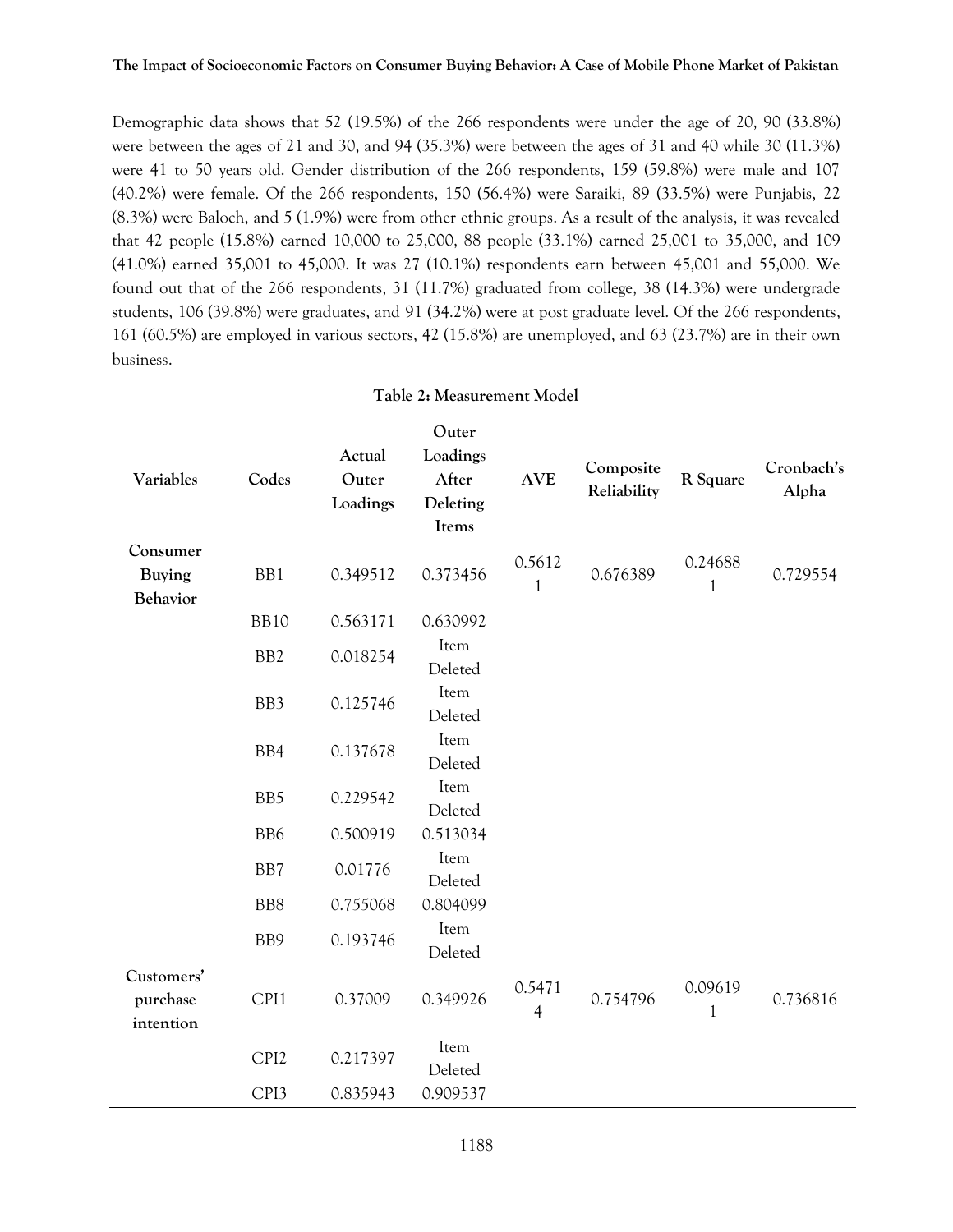|               | CPI4             | 0.053845 | Item<br>Deleted |        |          |          |
|---------------|------------------|----------|-----------------|--------|----------|----------|
|               | CPI <sub>5</sub> | 0.391443 | 0.302818        |        |          |          |
| Service       |                  |          |                 |        |          |          |
| <b>Buying</b> | SBM1             | 0.843955 | 0.85247         | 0.5327 | 0.740269 | 0.730045 |
| Motives       |                  |          |                 |        |          |          |
|               | SBM10            | 0.596562 | 0.637109        |        |          |          |
|               | SBM11            | 0.608364 | 0.673707        |        |          |          |
|               | SBM2             | 0.249489 | Item            |        |          |          |
|               |                  |          | Deleted         |        |          |          |
|               | SBM3             | 0.014106 | Item<br>Deleted |        |          |          |
|               |                  |          | Item            |        |          |          |
|               | SBM4             | 0.062904 | Deleted         |        |          |          |
|               | SBM5             | 0.240327 | Item            |        |          |          |
|               |                  |          | Deleted         |        |          |          |
|               | SBM6             | 0.237895 | 0.379855        |        |          |          |
|               | SBM7             | 0.194295 | Item            |        |          |          |
|               |                  |          | Deleted         |        |          |          |
|               | SBM8             | 0.133346 | Item            |        |          |          |
|               |                  |          | Deleted         |        |          |          |
|               | SBM9             | 0.025174 | Item            |        |          |          |
|               |                  |          | Deleted         |        |          |          |

The above table shows that PLS-SEM can deal with various problems in data analysis and can perform complex estimate while dealing with model with many latent variables and a small sample size, as in this study. Using PLS-SEM, we reviewed the validity and reliability questionnaire and proved that it is a powerful statistical tool that allows researchers to reach a solid foundation for the validity and reliability of their studies. Our instruments were reliable and valid. The data was fit to rum structural model.

| Table 3: Summary of Structural Model |  |  |
|--------------------------------------|--|--|
|--------------------------------------|--|--|

|                   |                           | Original | Sample  | Standard  | Standard | <b>T</b> Statistics | Supported |
|-------------------|---------------------------|----------|---------|-----------|----------|---------------------|-----------|
| <b>Hypothesis</b> | Relationships             | Sample   | Mean    | Deviation | Error    | $($   O/STERR       | $/$ Not   |
|                   |                           | (O)      | (M)     | (STDEV)   | (STERR)  | $\vert$             | Supported |
|                   | Age $\mathbb{P}$ CPI      | 0.08552  | 0.08551 | 0.056896  | 0.056896 | 1.503142            | Not-      |
| H1                |                           | 3        | 4       |           |          |                     | Supported |
| H2                | Education P<br><b>CPI</b> | 0.17256  | 0.17576 | 0.042775  | 0.042775 | 4.034232            |           |
|                   |                           | 5        | 2       |           |          |                     | Supported |
| H <sub>3</sub>    |                           | 0.19093  | 0.19130 | 0.053023  | 0.053023 | 3.60102             |           |
|                   | Gender ? CPI              | 7        | 2       |           |          |                     | Supported |
| H <sub>4</sub>    | Income <sup>[2]</sup> CPI | 0.04687  | 0.04813 | 0.050909  | 0.050909 | 0.920757            | Not-      |
|                   |                           | 5        | 9       |           |          |                     | Supported |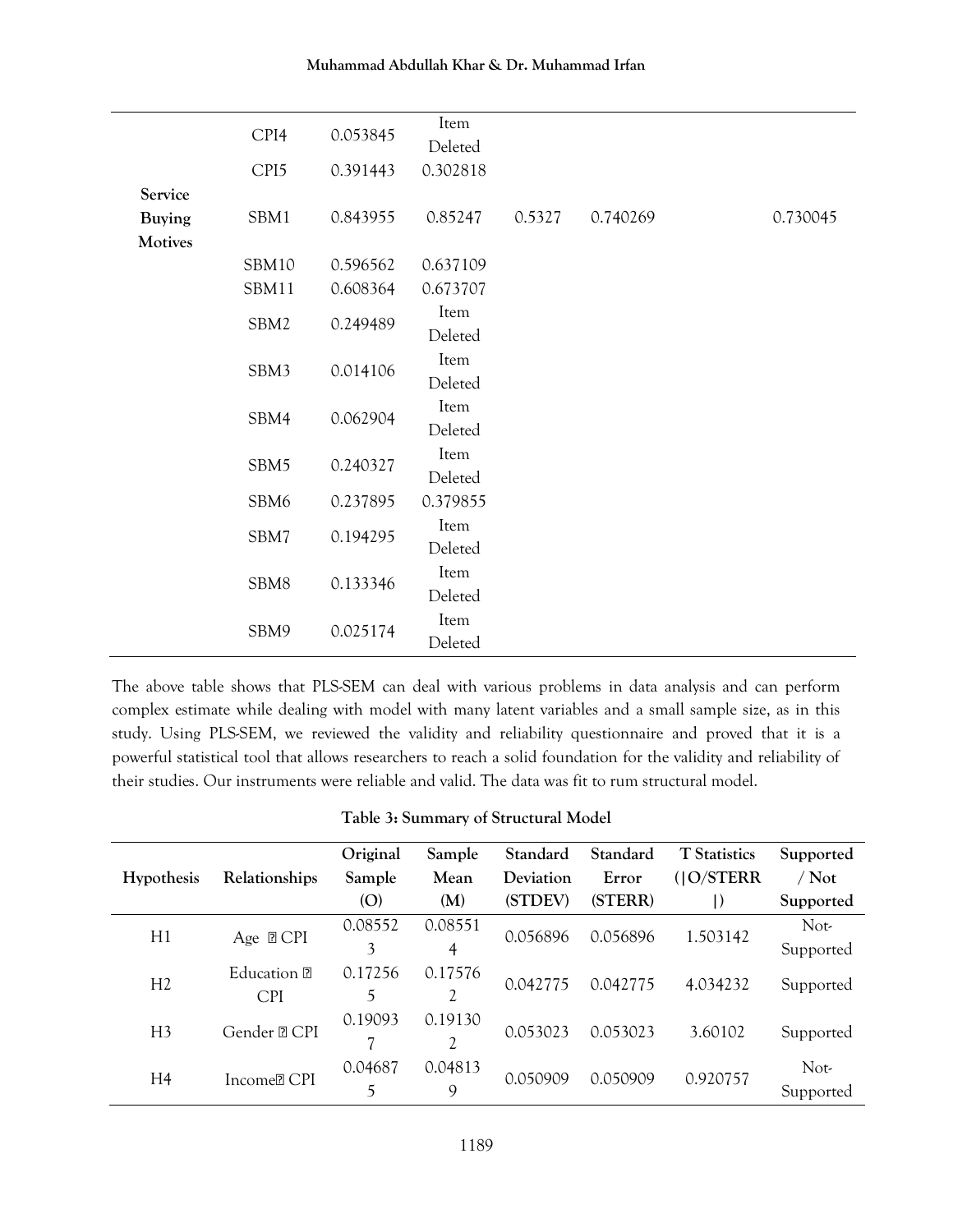| H5 | <b>CPI PICBB</b>  | 0.45346 | 0.45829      |                            | 0.037462  0.037462  12.104597  Supported |           |
|----|-------------------|---------|--------------|----------------------------|------------------------------------------|-----------|
| H6 | $CPI*SBM2$<br>CBB | 0.69528 | 0.68862<br>4 | 0.192567 0.192567 3.610638 |                                          | Supported |

**Note:** CBB= Consumer buying behavior, SBM=Service buying motives, CPI= Customers' purchase Intention

The above table 3 shows that 'there is not a significant relationship between age (P-Value: 0.056896; T-Statistics: 1.503142), income (P-Value: 0.050909; T-Statistics: 0.920757) and Customers' purchase intention, the reason is that p-value associated with a 95% confidence level less than 0.05 but T-statistics is also lesser than the cut-off value of 1.96, therefore hypotheses 1 and 4 are not supported. However, there is significant positive relationship proved between education (P-Value 0.05 < 0.042775 ; T-Statistics 1.96 > 4.034232) and gender (P-Value 0.05 < 0.053023; T-Statistics 1.96 > 3.60102) of mobile service user's customers' purchase intention. so hypotheses 2 and 3 are supported. In addition to these, it is also found that there is a significant positive relationship between mobile service users' customers' purchase intention and consumer buying behaviour as the cutoff P-Value 0.05 < 0.037462 and T-Statistics 1.96 > 12.104597. Therefore hypothesis 5 is supported. From the moderation analysis, it is revealed that the service buying motives factor significantly moderates between customers' purchase intention and the consumer buying behaviour based on T-Statistics: 3.610638 which is greater than 1.96. Therefore hypothesis 6 is supported.



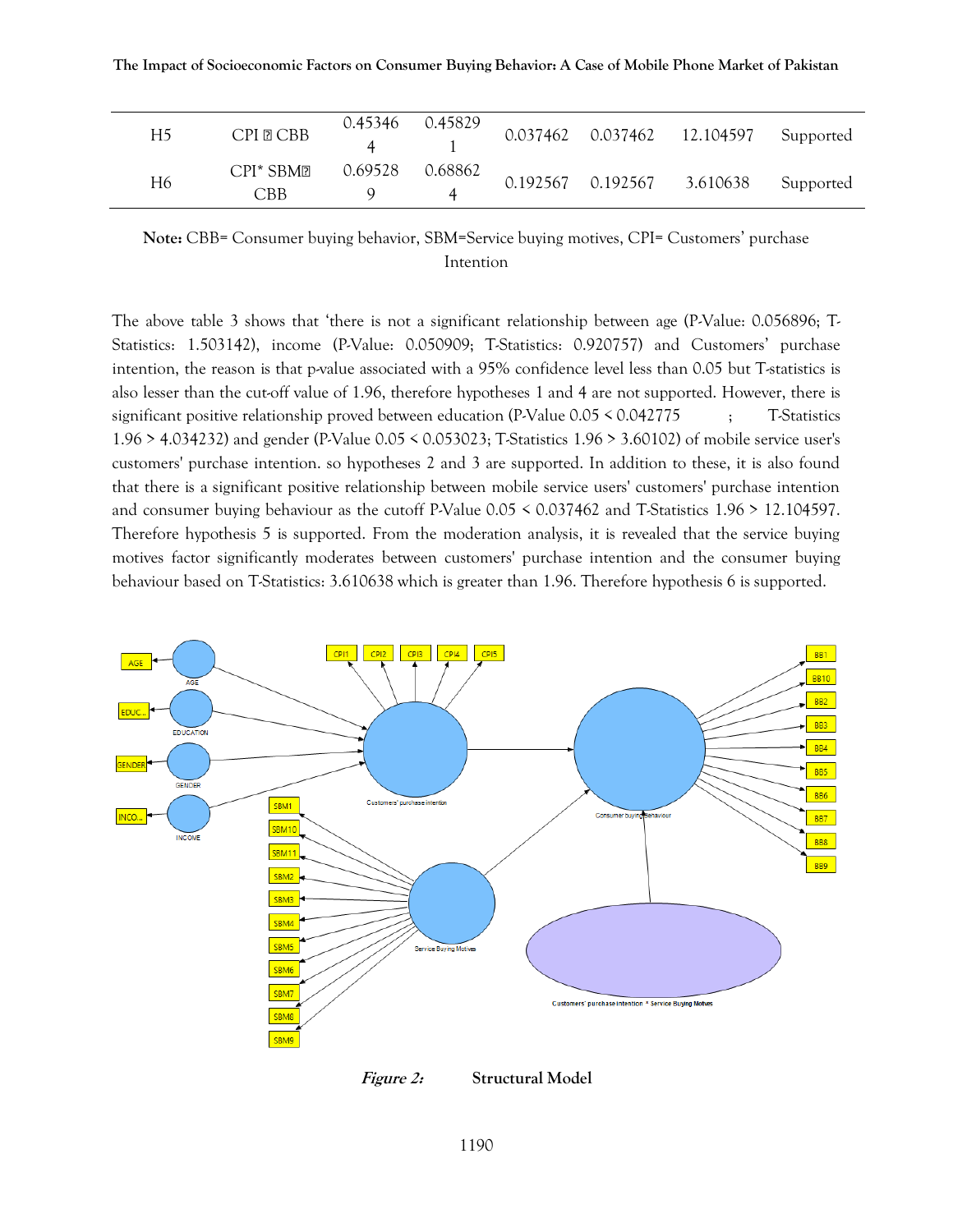## **5. Discussion**

Consumer's purchasing power is related to the purchase of goods, and costs can fluctuate depending on the level of income. High-income people do not want to accept price fluctuations, they just turn themselves to the norm. High-income masses will earn better possessions, more valuable than big names with pivotal points or lower salary packages that will waste their currency on necessities. Service buying factors are directly related to buying behavior. Low-income earners couldn't buy high-priced ones. Low-income earners may not be able to spend most of their income to buy luxury things. High-ranking low-income social class officials are unlikely to spend extra money on mobile services. People who focused on buying personal items, such as daily necessities, children's education, and the poor, couldn't concentrate on buying luxury goods. The COVID-19 pandemic zone is less aware of market conditions as most citizens focus on basic needs such as eating and billing children education. They focus only on the lifestyle of building the basics and do not change anything else.

This paper encourages local mobile companies to take over various online channels and expand locally. However, all this competition is to retain customers longer. On the other hand, socio-economic aspects such as a person's traditional values and social standards support the realization of a particular social desire rather than a group type. Inspiration comes from the presence of external environmental motivations, or the internal motivations of a person who have a need to encourage specific purchasing behavior. An important finding and theoretical importance of this study is a better understanding of purchasing intent and mobile service package purchasing behavior that most impact mobile service consumers. This, in contrast, is a maximal, perceptual efficiency of mobile services, and socio-economic factors. The uniqueness of the telecommunications sector needs greater investment in mobile service branding strategies and policies. Due to this competition, the behavior of mobile service users in prescribing certain services is unpredictable and constantly changing. Mobile Service Users' intent to prescribe mobile services is based on a variety of factors, including socio-economic factors, comparative prices, perceived quality of service factors, and motivations. Choosing based on the different services offered is a challenge for service providers and consumers.

## **6. Conclusion and recommendations**

This study demonstrates that many factors, such as gender and education, are significantly associated with the intent of a customer's buying behavior. The effect of age on the share of purchasing power has a lot to do with the intent to use it overall. The theory of social exchange is directly supported by the behavioral intent to use mobile technology through a variety of things. This study found no effect of income from technology preparation, or optimistic relationships with purchase intentions for mobile technology. Service buying motives are associated with the buying intent. Tutoring and status are essential for consumers to influence their purchases. the role of friends around you is related to the acceptance of technology and the purchase of new elements of technology. This study found that educational background is one of the key elements of cognitive development that is not directly influenced by purchasing power-related skills. This study is based on the theory of social exchange and cross-cutting foundations, as well as many factors that can trigger the intent of mobile purchases. Purchasing behavior can depend on the purchasing power of the customer. The data is based on the cross section and can result in a different environment compared to the other dimensions of the cross section it may be extended to longitudinal study for better insights.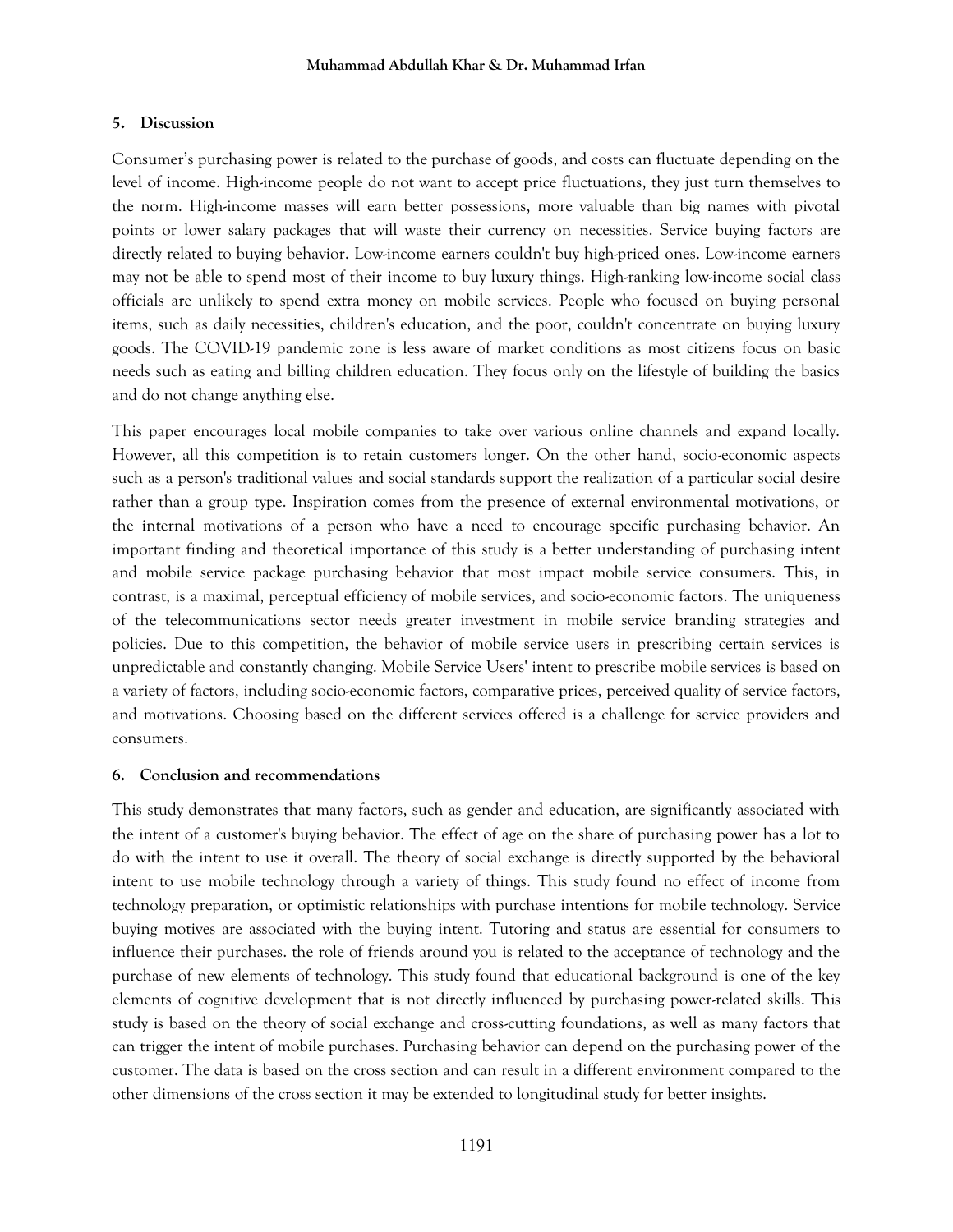#### **References:**

- Agyeman, G.A. (2013). Culture as a catalyst influencing buying behaviour of Mobile Phone in Koforidua, *European Journal of Business and Management, 5*(7),88-95.
- Akhtar, Z. (2012). Socio-economic status factors effecting the students achievement: a predictive study. *International Journal of Social Sciences and Education, 2*(1), 281-287.
- Arenas-Gaitán, J.; Sanz-Altamira, B. & Ramirez-Correa, P. (2019). Complexity of Understanding Consumer Behavior from the Marketing Perspective. *Hindawi Complexity.*
- Asamoah, G. (2012). Factors which influence the buying behaviors' of customers with multiple regular customer cards. Bachelor Thesis.
- Berkman, H. W., & Gilson, C. C. (1986). Consumer behavior: Concepts and strategies. Thomson South-Western.
- Engel, J, F, Blackwell, R, D & Miniard, P, W, (1990), 'Consumer Behaviour' London: Dryden Press.
- Grimm, P. E., Agrawal, J., & Richardson, P. S. (1999). Product conspicuousness and buying motives as determinants of reference group influences. *ACR European Advances*.
- Hair Jr, J. F., Hult, G. T. M., Ringle, C. M., & Sarstedt, M. (2021). *A primer on partial least squares structural equation modeling (PLS-SEM)*. Sage publications.
- Hamm, U., Hemmerling, S., Schleenbecker, R., Spiller, & Wageli, S. (2011). *Consumer Purchase and Consumption Behaviour Regarding Organic Food – Analysis of the State of the Art.*
- Handoko, A. (2017). *The Influence of Brand Image , Price and Trust towards Purchase Intention at Line Shopping in President University Area.* (Issue August).
- Ismagilova, E., Slade, E. L., Rana, N. P., & Dwivedi, Y. K. (2019). The Effect of Electronic Word of Mouth Communications on Intention to Buy: A Meta-Analysis. *Information Systems Frontiers*, *2019*. https://doi.org/10.1007/s10796-019-09924-y
- Jha, M. (2013). A Comparative study of the buying behavior of Rural and Urban consumers towards mobile phones in Bihar, *International Journal of Advanced Research in Management and Social Sciences, 2*(4), 114-124.
- Khajeh Nasiri. E, (2008), What is the consumer behavior or customer behavior, *Arak Islamic Azad University Publication*. Arak.
- Krasko, V. (2014). Socio-Economic Factors of Consumers Behaviour. *June, 5th-8th 2012 University of Nicosia, Nicosia, Cyprus-COBEREN Conference Marketing Strategies New Clusters of Consumer Behaviour*, *June 2012*, 28–29.
- Ling, K. C., Piew, T. H., & Chai, L. T. (2010). The determinants of consumers' attitude towards advertising. *Canadian social science*, *6*(4), 114-126.
- Liu, J., Lin, S., & Feng, Y. (2018). Understanding why Chinese contractors are not willing to purchase construction insurance. *Engineering, Construction and Architectural Management*, *25*(2), 257–272.
- Mc Daniel, C, Charls, L, & Joseph H, (2003), Marketing, 5th, south-western. New York.
- Mirzaei, H., & Ruzdar, M. (2011). The impact of social factors affecting consumer behaviour on selecting characteristics of purchased cars. *Journal of Payame Noor University, 1-11.*, 1–11.
- Mowen, J. C., Licata, J. W., & McPhail, J. (1993). Waiting in the emergency room: how to improve patient satisfaction. *Marketing Health Services*, *13*(2), 26.
- Nova, F., Rahayu, D., & Handayani, E. (2015). The influence of consumer moral, risk perception, and consumer motive to consumer buying intention of pirated CDs/DVDs. *International Journal of Education and Research*, *3*(9), 427–438. www.ijern.com
- Do Paço, A., Alves, H., Shiel, C., & Filho, W. L. (2014). An analysis of the measurement of the construct "buying behaviour" in green marketing. *Journal of Integrative Environmental Sciences*, *11*(1), 55-69.
- Peer, P, Olson, J, (1999) ,Consumer Behavior and marketing strategy, Mc graw-hill. New York.
- Ramaya, N., & Ali, S. A. M. (2016). Factors affecting consumer buying behavior. *International Journal of Appl Ied Research*, *2*(10), 76–80.